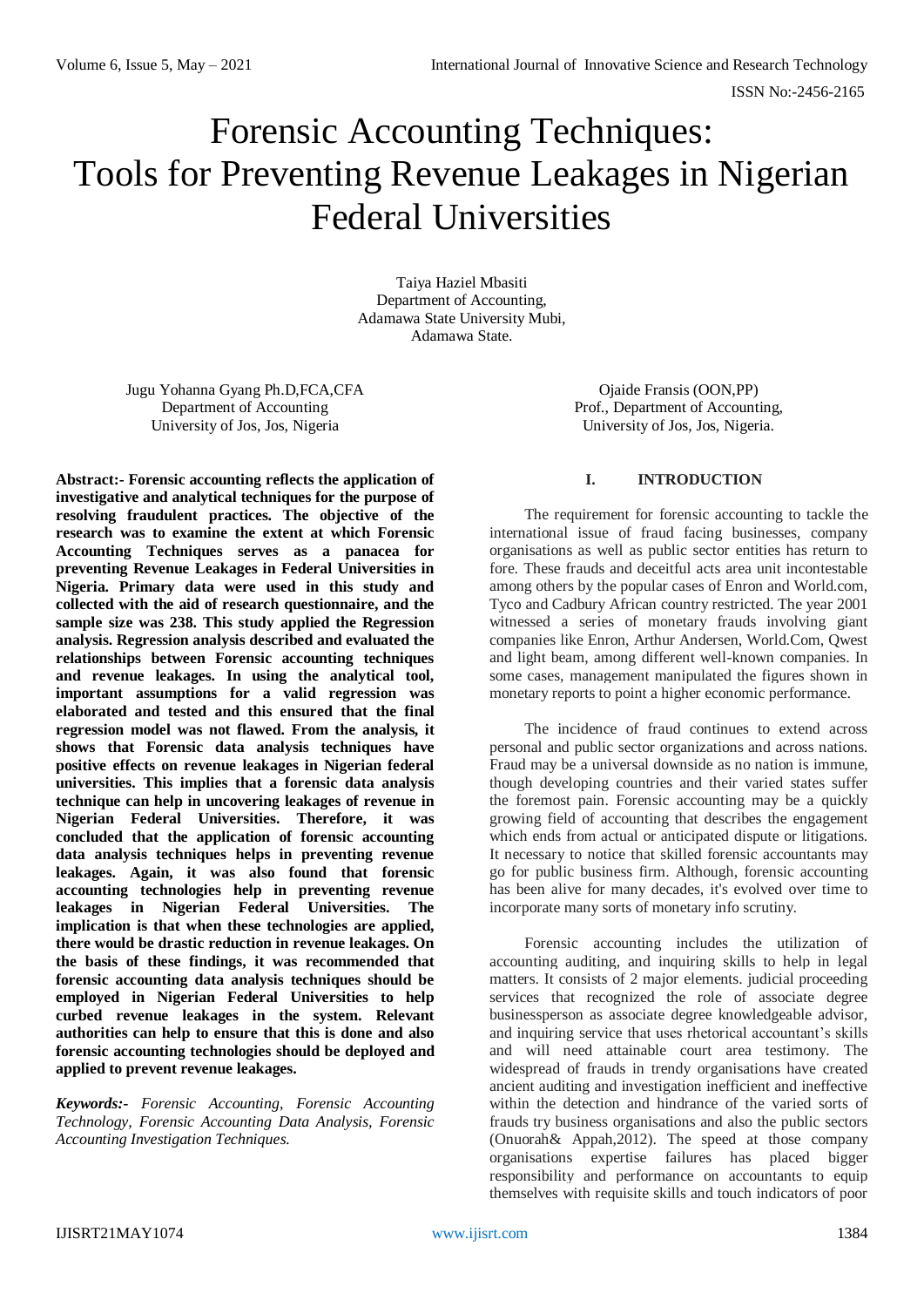governance, direction, frauds and different wrong conduct. It's become imperative for accountants in any respect levels to possess the requisite skills and data for distinctive, grouping similarly as protective relevant proof in respect of suspected frauds and monetary irregularities that area unit occasioned in most organisations (Okunbor& Obaretin,2009).

Accountants and Auditors area unit expected to report monetary irregularities within the annual reports of organisations thus on enhance transparency and responsibility. The auditor will meet this company expectation once applicable techniques area unit developed for fraud detection and hindrance. The requirement for rhetorical accountants has been ascribed to the actual fact that the audit system in associate degree organisation had not sight sure errors and fraud within the social control system (Wilhelm, 2004). Failure of internal audit and audit committee to unearth hidden aspects of frauds, block revenue leakages and maintain their independence area unit a number of the items that have inspired this study. These are unit factors and determinants answerable for the expansion of rhetorical accounting researches and practices within the globe.

Financial fraud has become a convention and a severe downside of worldwide concern, with developing nations having their own giant proportion of it. It rampant and is bit by bit changing into a norm and the way of life. The degree of boldness to commit fraud on a daily is thus high to the extent that several folks commit fraud with very little or no concern of being caught, starting from the general public sector to the personal sector. The rich, the poor, the young and aged, males and female's area unit currently deeply concerned in fraud and fraud connected activities (Adedire, 2016). Aduwo (2016) argued that the increasing sophistication of monetary fraud is necessitating the inclusive of rhetorical accounting, public observe which is able to bring the successful investigation and prosecution of any people concerned in perpetrating these criminal activities in each public and personal organizations.

Ojaide (2000) indicated that there's associate degree mendacious increase within the variety of fraud and deceitful activities committed in African country, as such; there's the requirement for the services of rhetorical accountants to checkmate such activities. The implication of this assertion is that the interior management mechanisms in most institution and universities inclusive will now not safeguard them from fraud; instead, a replacement class of accountants, specifically the forensic accountants area unit necessary for this purpose. Okunbor and Obaretin (2010) noted that it's become imperative for accountants in any respect levels to possess the requisite skills and data for distinctive, grouping similarly as protective relevant proof in respect of suspected frauds and monetary irregularities cases in most organizations.

Okoye and Akamobi (2009) indicated that the failure of control and auditing system to unearth hidden aspects of company fraud and additionally the apparent lack of independence of internal auditors area unit a number of the main determinants to blame for the expansion of forensic accounting. The failure of ancient accounting and auditing to stop revenue leakages and establish dishonourable activities in company organizations had necessitate the necessity for rhetorical accounting techniques and skills like essential thinking, moral behaviour, laptop ability, analytical technique ability to notice and investigate fraud and gather proof appropriate to be used in court of law (Ahadiat, 2010).

In the university system, internally generated revenue may be an essential issue to the extent that no administrator would condon any revenue run. Revenue run happens whenever monies collected area unit collected and don't totally get to the proper account or enter the organisation. It happens once a part of the accruable revenue is removed fraudulently by personally or cluster of people for his or her private functions (Oyedeji,2015). Fraudsters commit their wicked act either by manipulating expenditure or skimming revenue (Okoye, Maimako, Jugu & Jat, 2014). Forensic accounting techniques, if used, can considerably facilitate in preventing revenue leakages in University's system in Nigeria. Forensic accounting attracts it skills from several disciples and has some distinctive inquiring and proof gathering techniques that area unit acceptable in any competent court ( Okoye, Maimako, Jugu&Jat, 2014).

Oyedeji(2015) opined that each organisation, that by implication a university should establish and install economical, strong, reliable and effective control system so as to shield its assets from potential losses ensuing from misapplication of funds; misuse and falsification of economic and alternative assets. However, these management units within the University system will effectively deliver on their mandate if they use the talents and techniques of a rhetorical bourgeois, since it's been welltried supported incidences of revenue leakages and alternative malpractices within the system that this control system has not been able to address and combat of course (Oyedeji,2015).

Hariharan (2009) noted that revenue run has been a universal development that has hampered service delivery publically organizations, that by implication embrace Universities. In fact, the degree of boldness to that these illicit parts used their wicked act is somewhat discouraging. the number of fraud that's being committed on a day after day is thus massive to the extent that one has begun to surprise if those saddled with the responsibility of accounting for finances in Universities commit fraud with very little or no concern of being caught. Although there are a unit other ways within which revenue will leak in institutions that of the University system leaks by epayments and remittances. Revenue leakages in Universities' channels but ranges from money felony, money skimming, system obstruction, pretend invoicing, forgery, and manipulation of economic records among alternative things.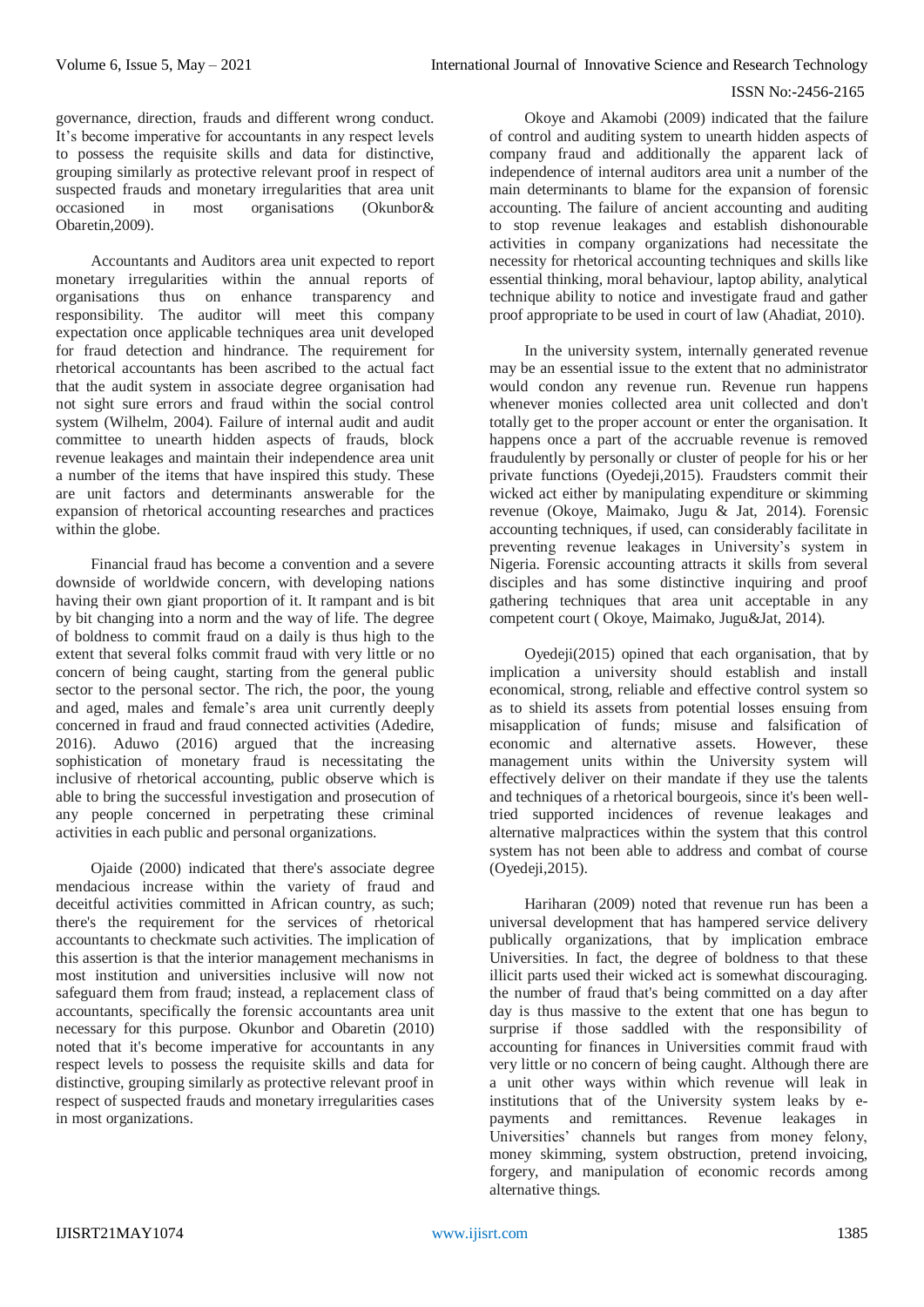Forensic accounting, auditing and news skills that embrace deductive, inquiring, essential thinking, communication and analytic skills among others build rhetorical bourgeois a lot of refined within the approach to dishonourable cases. Thus, to confirm that every one potential avenues for revenue leakages in Universities area unit adequately blocked, Universities ought to leverage on these skills of rhetorical accountants that area unit completely different from those of the normal accountants. grey (2008) analyzed rhetorical accountants as a mixture of associate auditor and personal investigators which the data and skills needed embrace inquiring skills, research, law, quantitative strategies, finance, auditing, accounting and enforcement officer insights.

It's instructive to notice that while not an efficient method of accounting, the endemic downside of revenue leakages that would paralytic tutorial activities in universities that has place the system to public scrutiny could persist. Wells (2012) explicit that rhetorical accountants have skills and competencies to notice and forestall monetary fraud in organizations and by extension universities. Onodi, Okafor and Ayali (2015) noted that rhetorical inquiring skills area unit needed to uncover and establish the incidence of economic crimes. the overall expectation is that rhetorical accounting supply reliefs to the present vulnerability of ancient accounting and auditing systems to monetary fraud, particularly currently that the difficulty of revenue leakages in Universities area unit quick changing into serious threats to the operation of those establishments.

It is patently clear from offered literature reviewed that rhetorical accounting remains a replacement field within the accounting profession, and one cannot denied the actual fact that studies are conducted on its relevant and application in fraud detection and hindrance in organizations specifically, the requirement for rhetorical accounting techniques in preventing revenue leakages in universities specially has not been explored, and also the would like for this study thus on crammed this existing gap. The widespread criticism of the method and manner revenues and alternative money resources accruable to Universities in Nigeria square measure being embezzled despites the presence of control mechanisms in these establishments. This menace has been a serious challenge to management of those establishments and government. These deceitful acts within the University system are attributed to the lack of accounting and auditing techniques to tackle them, the requirement to undertake rhetorical accounting techniques. this is often in line with the read of Krstic (2009) World Health Organization opined that rhetorical accountants square measure engaged by the management of organizations to deploy their techniques and skills to research and document money frauds or alternative deceitful activities. Universities everywhere the planet square measure thought to be engines of economic and property national development in each nation. They contribute to the economic, social and political growth of any nation.

In Nigeria, the colleges square measure veritable tools for the conclusion of national development; the event of refined voters and also the promotion of basic analysis and innovation. University education is so, the foremost powerful and important success issue for people and also the society at massive (Aina, 2007). The Nigerian university system has full-grown in size and has undergone deep transformation since its beginning over 60years agone. For universities to effectively perform their roles; there should be adequate funding and adequate internally generated revenue. This will be achieved through sound control system found out by the management and governing councils of universities (Bamiro & Adedeji, 2010).

The Nigerian universities square measure appeared to be witnessing money crises thanks to direction of monetary and alternative resources within the universities. These money crises may be derived to either non-observance of laid-down rules, procedures and policies (internal managements) that square measure established by the management and governing councils (the regulative authorities) of the several universities or non-existence of sound control systems in those universities (Oyedeji, 2015). Oyedeji more declared that each organisation should establish and install economical, strong, reliable and effective control system so as to safeguard its assets from attainable losses ensuing from misapplication of funds, misuse and falsification of monetary and alternative assets. According Anwar (2017) a minimum of 958 students of the Modibbo Adama University of Technology (MAUTECH) have fallen victims of registration scam involving the total of N30 million. The report alleged that out of concerning ten, thousand students that registered for the  $2016/2017$ school term, the registration fees from 958 students failed to hit the Treasury Single Account. This signifies that a big quantity of revenue was leaked out through deceitful means that.

Evidences of the high rate of revenue leakages in Universities echo to the actual fact that the interior management systems of those public establishments haven't incorporated rhetorical accounting techniques in their operations. Thus, they realize it very tough in preventing probable avenues for revenue leakages and this has contributed to their dismal performance in terms of infrastructure, workers morale and quality outputs. However the most drawback that prompted this study is: To what extent will rhetorical accounting techniques facilitate in distinctive the revenue leakages, quantifying the degree of revenue loss and supply acceptable measures for preventing revenue leakages in Federal universities within the Nigeria? This so forms the principle for this study.

# **RESEARCH QUESTIONS**

- i. How will forensic accounting data analysis techniques facilitate in preventing revenue leakages within the Nigerian federal universities?
- ii. How will forensic accounting technology facilitate in preventing revenue leakages within the Nigerian federal universities?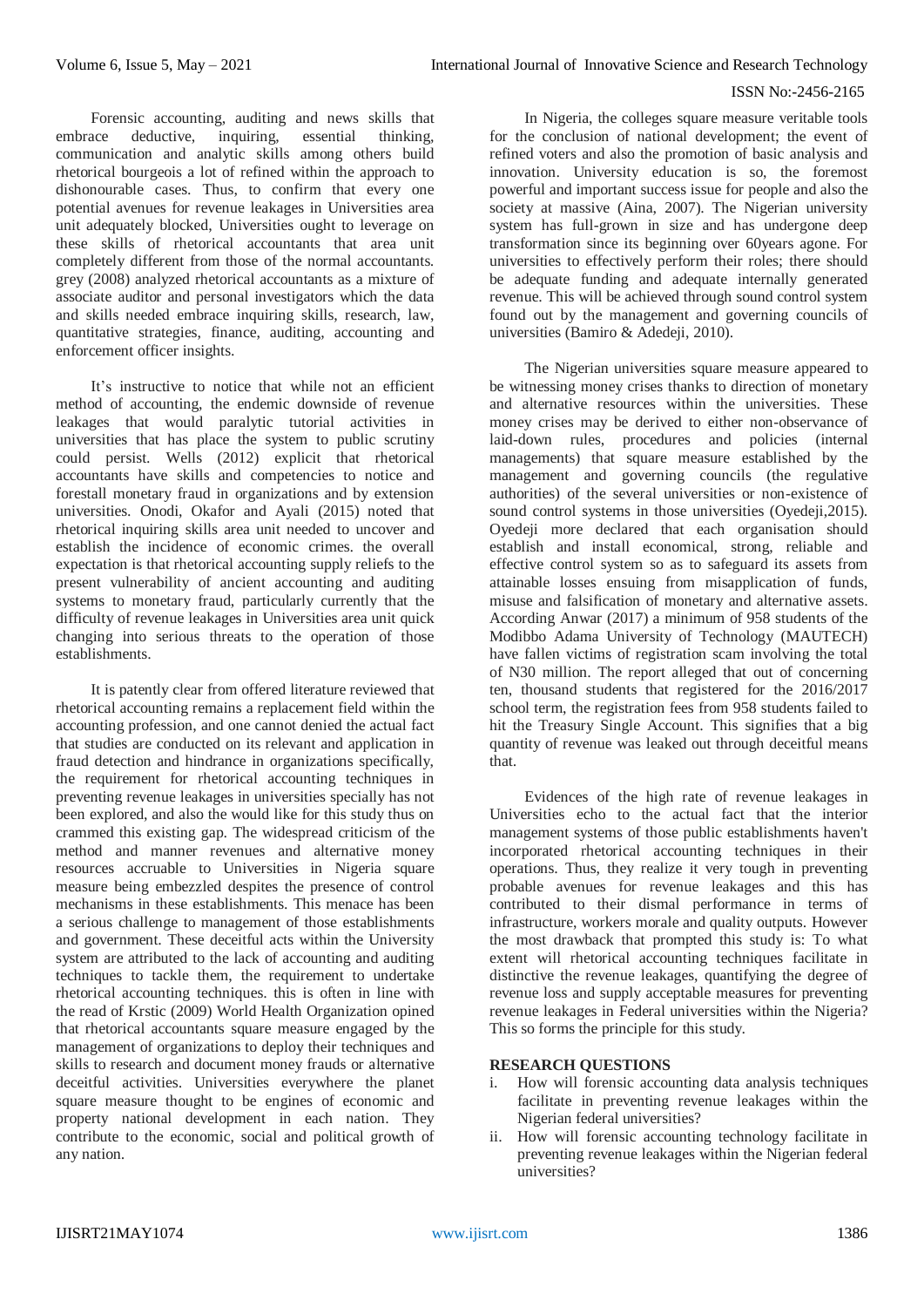iii. How will forensic accounting investigation techniques facilitate in preventing revenue leakages within the Nigerian federal universities?

# **OBJECTIVES OF THE STUDY**

The main objective of this study is to look at the extent to which forensic accounting techniques can be used for preventing revenue leakages. Specifically, the study has the following specific objectives:

- i. To examine how Forensic accounting data analysis techniques can be used to prevent revenue leakages within the Nigerian federal universities.
- ii. To examine how forensic accounting technology can be used to prevent revenue leakages within the Nigerian Federal Universities.
- iii. To examine how forensic accounting investigation techniques can be used to prevent revenue leakages within the Nigerian federal universities.

# **HYPOTHESES**

The following hypotheses are going to be tested at five-hitter level of significance:

**Ho1**: Forensic accounting data analysis techniques significant effect in preventing revenue leakages in Nigerian federal universities.

**Ho2**: Forensic accounting technology has no significant effect in preventing revenue leakages in Nigerian federal universities

**Ho3**: Forensic accounting investigation techniques have no significant effect in preventing revenue leakages in Nigerian federal universities.

# **II. LITERATURE REVIEW**

## **Concept of Forensic Accounting**

There's immense literature on the conception of forensic accounting and its application in dishonest acts detection and bar. Crumbley, Heitger, and Smith (2005) opined that forensic implies proof gathering that's appropriate to be used in a very court of law as a result of the outcomes of the investigations area unit commonplace and reliable. Dahli (2008) connected the word rhetorical to the appliance of data to legal issues like crimes. This definition traces the history of forensic auditing and its application in proceeding support. Forensic is as previous as history however its usage got very little attention within the past. Forensic accounting contains 2 words – forensic and accounting. rhetorical accounting isn't fully new, it began to achieve prominence thanks to the growing wave of crime over the previous few years (Coenen, 2005) and therefore would like for bar and detection of such crimes (Zkul & Pamuku, 2012). it's currently changing into outstanding thanks to increase in monetary scandals. Forensic auditing is associate degree activity that consists of gathering, verifying, processing, analyzing, and reportage on information so as to get facts and proof in a very predefined context within the space of legal/financial disputes and/or irregularities and giving preventive recommendation (Mohd & Mazni, 2008).

Akenbor and Ironkwe (2014) and Zachariah, Masoyi, Ernest and Gabriel (2014) argued that the importance of forensic auditing can't be undermined as a results of world persistent law-breaking of fraud in numerous organisations. Akintoye (2008) declared that forensic accounting is accounting that's appropriate for legal review, giving the best level of assurance, and as well as the new usually accepted connotation of getting been fell upon in a very scientific fashion and providing the required findings in subsidence disputes. Crumbley (2009) indicated forensic accounting because the action of distinctive, recording, settling, extracting, sorting, reportage and verifying past monetary information or different accounting activities for subsidence current or prospective legal disputes or mistreatment such past monetary information for protrusive future monetary information to settle legal disputes.

Forensic accounting is that the application of accounting information and investigatory skills to spot and resolve legal problems. It's the science of mistreatment accounting as a tool to spot and develop proof of cash flow. These tools and/or techniques, skills and information may be valuable for fraud and forensic accounting investigators. Forensic accounting is that the integration of accounting, auditing and investigatory skills (Dada, Owolabi & Okwu, 2013). Okoye and Gbegi (2013) declared that forensic accounting is additionally referred to as investigatory accounting or fraud audit which it's a merger of rhetorical science and accounting. On what represent rhetorical science, Crumbley (2003) had opined that forensic science focuses on the appliance of the laws of nature to the laws of man. Crumbley refers to forensic scientists as examiners and interpreters of proof and facts in legal cases that additionally needs knowledgeable opinions concerning their findings in court of law. The implication of those views is that forensic science entails the systematic and objective approach to proof gathering by rhetorical accountants for usage within the court of law whenever the requirement arises.

### **Forensic Accounting Investigation Techniques**

Forensic accounting investigation involves things wherever there are unit prospects that (1) dishonest accounting and reportage has occurred, and (2) there are unit misappropriation of assets (Ranallo 2006,).Forensic accounting investigation tries to spot dishonest transactions by reviewing transactions mistreatment document reviews, interviews, and examination of electronic media. Forensic accounting investigation area unit typically time intense and since the results could also be employed in court reviews, there's a really high proof commonplace that has to be maintained once forensic accounting investigations area unit created.

Forensic accounting investigation typically use interview techniques designed to get associate degree admission of guilt by the person(s) involved the fraud theme (Golden, 2006). The investigations additionally involve elaborate document reviews (Clayton 2006,). It's vital that forensic accountants properly structure the interview method as a result of the results of the interview could also be employed in court and judgment processes. As a result of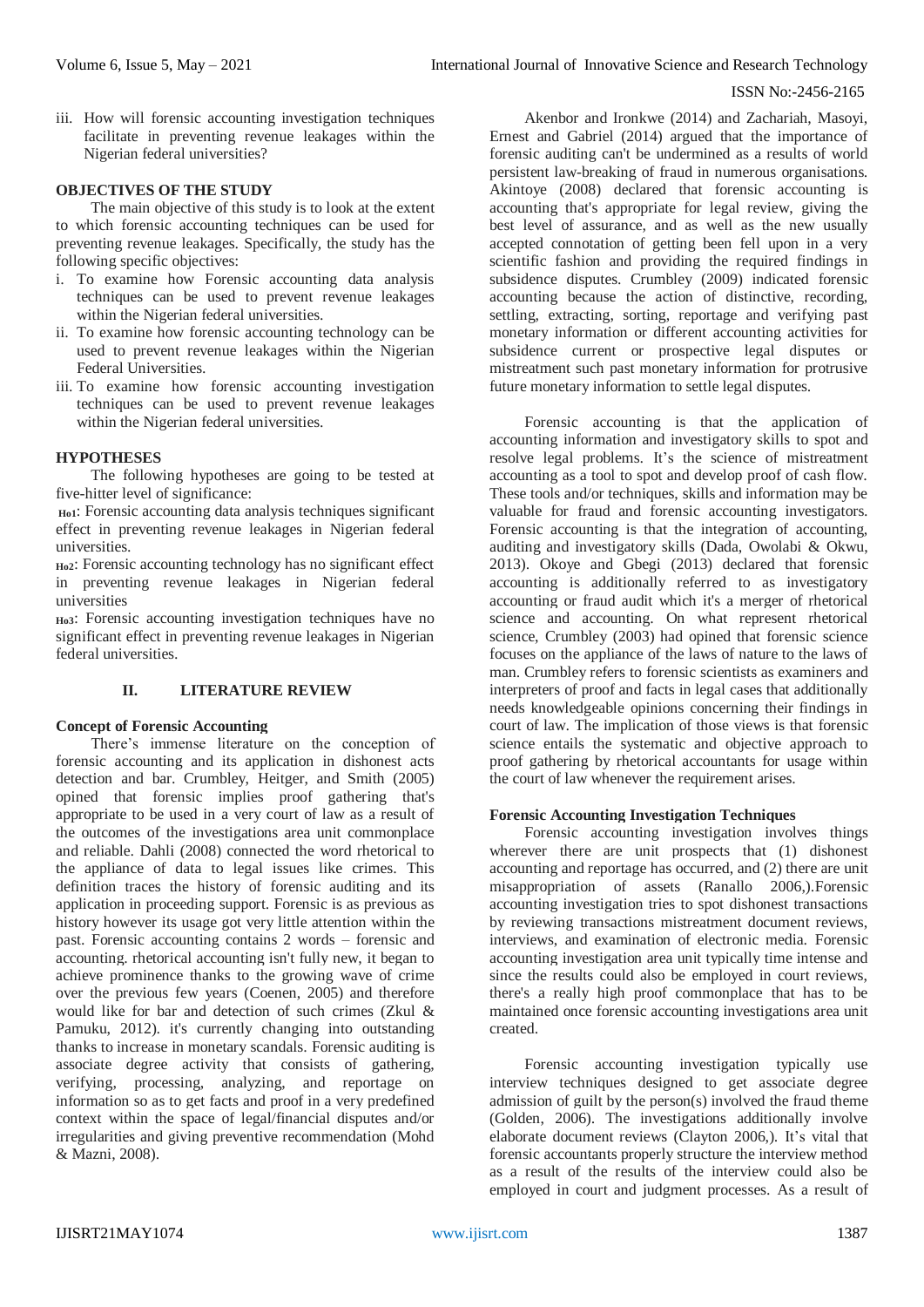the result of the interview could enter a legal method it's vital that the interview method be coordinated with associate degree professional from the auditing organization. The auditors should work at intervals the foundations of the interview method however there area unit areas that they ought to attempt to management to form the interview method work (Golden and skilled worker 2006).

# **Forensic Accounting Data Analysis Techniques**

Data processing is another key component in rhetorical data analysis techniques (Clayton et al. 2006). {Data mining, data methoding} may be a process wherever the forensic bourgeois appearance for trends, patterns, and anomalies in an information set. If uncommon transactions are in a unit information set they ought to be investigated. Another side of information mining issues the conception of information. Information is information concerning the pc program and file employed in a company. Specific aspects of information can show sure aspects of the pc file including:

- The name of the pc file
- The date the file was created and changed.
- The scale of the file.
- The situation wherever the file was hold on or modified.
- The name of the one that modified the file.

When operating with files the rhetorical bourgeois understands that there's a path of knowledge that's related to a laptop file. For example, for a leger in AN accounting organization there'll be data to point out the name of the one who modified the ledger. Each amendment to the ledger ought to have the date and time recorded for group action changes. Data also will be gift for different processed systems like e-mail accounts (Clayton et al. 2006).

Metadata review use the pc system to investigate information, it's necessary that rhetorical accountants work with a computer user from their organization to make sure that the review is correctly conducted (Miller & Marston 2006). This permits the rhetorical audit team to review the processed controls within the ADPS. Also, the utilization of a data specialist can avoid issues with accessing information and even destroying the info or creating it useless for the investigation. Additionally to examining the data related to a file like AN accounting ledger, rhetorical accountants review the particular information within the file.

There are an oversized range of systems in organization that contain information that may be helpful to the audit team. Examples embrace personal computers, network servers, phone system information, responsive machines, pagers, known as identification devices, digital cameras, fax machines, printers, scanners, and copiers, security cameras, parking system devices, GPS systems and plenty of others (Miller & Marston 2006).

#### **Benford's Law**

Benford's Law is made by Frank Benford, AN applied scientist performing at the electrical company. Benford's Law claims that the sequence of numbers is usually none uniformly distributed. Frank Benford created Benford's Law by victimisation real information. Daily sales volume,

money disbursements, assets and collectable reports, invoice listings ar expected to follow Benford's Law (Nigrini, 2012). Benford's Law states that the chance of digit one as a primary digit is thirty.10%, the chance of the two, 3, and four used as a primary digit is roughly Revolutionary Organization 17 November, twelve-tone system and 11th of September severally. Consistent with the frequency of leading digit, nine is that the least used range. Benford's Law might not perform well once the sample size isn't giant enough. rhetorical accountants primarily use Benford's Law to examine whether or not sample information are unnaturally created.

#### **Beneish Model**

Beneish Model is one among the foremost outstanding tools within the rhetorical accounting investigations. Beneish model was created by Messod Daniel Beneish, AN accounting academic in Indiana University. The variables employed in this model ar derived from the record and profit and loss statement of the business entity (Beneish, 1999). Beneish Model allows rhetorical accountants to investigate monetary statements of corporations from totally different views.

Beneish Model states that the subsequent variables have important potential to find monetary data manipulation perpetrated by business entities; days' sales in assets index, quality quality index, total accruals to total assets, leverage index, sales, general and body expenses index, sales growth index, depreciation index, and margin of profit index. Beneish Model reveals that larger will increase in days' sales in assets, larger accruals, larger decreases in gross margins and quality indicators of economic data manipulation.

#### **Forensic Accounting Technology**

Forensic accounting technology like OCR (Optical Character Recognition) helps the forensic accountants to go looking documents for keywords and kind documents by date ranges (Chris,2020). He any states that AI (Artificial Intelligence) technology may also analyse information quicker than people in general might ever do. It makes the work of the rhetorical bourgeois a lot of economical, price effective and additionally allows the forensic bourgeois to go looking for relevant documents even quicker. Cloud adoption has additionally facilitate the forensic bourgeois performs the work easier and economical. It permits documents to be shared remotely to save lots of time among colleagues and purchasers (Chris, 2020). Cloud adoption could be a model for facultative convenient, on-demand network access to share pool of configurable computing resources that may be quickly provisioned and free with smallest management effort or service supplier interaction (Mell & Grance, 2009). Cloud adoption is perceived as a rising technology and new paradigm for conducting the business activities (Lyer & Henderson, 2010). The service model in cloud adoption ar classified supported the user needs, namely

(1) Infrastructure as a service (IaaS), wherever users have management over the in operation systems, storage, network and applications among the organisation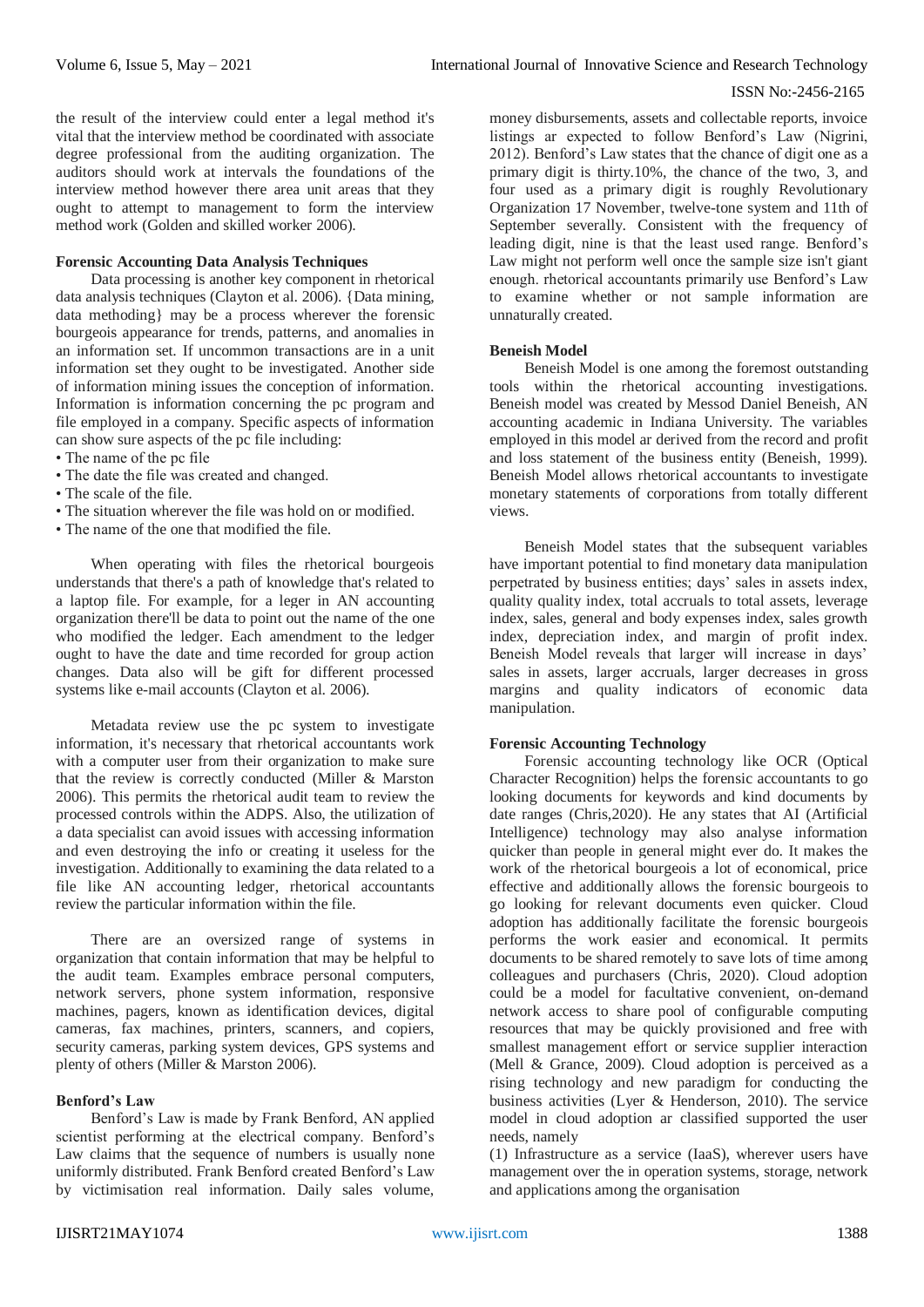(2) Platform as a service (Paas), wherever user have the management over applications however not over the Infrastructure

(3) And computer code as a service (SaaS), wherever users solely access services from the service supplier and no management over the applications or infrastructure. the kind of cloud readying are divided into either public cloud (nonexclusive) and personal cloud (exclusive) (Mell&Grance, 2009). The applications cowl a good vary of areas comprehensive of data processing, social media, project management, email, internet development, information storage, accounting, file hosting, and note taking (Shimba, 2010).

# **Concept of Revenue Leakages**

Generally, revenue leakages are the foremost common kind of frauds in Nigerian universities, and that they occur once A worker uses his position of employment to cause a payment for a few inappropriate purpose or make sure that monies collected don't get to the proper account or aren't recorded properly. Consistent with Hariharan (2009) revenue discharge has been a universal development, gnawing up the profit margins of service of organizations and establishments that by extension embrace Universities. Service suppliers in industries like telecommunication have effective revenue assurance solutions to counter this threat. Though university management could acknowledge the prevalence of revenue discharge, most times they're powerless to pinpoint its supply or amount. specialists like rhetorical accountants thus ar required to assist in characteristic the sources or points of discharge, quantifying the amount of revenue leaked out and additionally offer ways that of interference them.

Revenue leakages might also result from the utilization of incorrect rejection rating or charge systems (Sithole, 2015). The amount of rating or charge accuracy, or the dearth thence, determines the amount of revenue losses. Choson Institute of Public Finance (2005) ascertained that revenue leak happens once there area unit discrepancies between the number of things shipped, and also the amount of things that revenue is being recognized. The auditor ought to make sure that management is playacting a reconciliation of things with to the revenue being recognized therefore on avoid multiple. Revenue leak could be a vital drawback, with Brobdingnagian amounts of compensation lost daily because of in correct valuation, charging, and committal to writing of patient care services and provides. Most organizations have completed that they're missing revenue, however area unit unable to discover the sources of leak and so don't notice the extent of that leak (Eade, 2011). whereas it's obvious that the menace of revenue leakages in universities is a sign that the standard or convention register is deficient and also the control mechanisms of such established area unit faulty to some extent, the involvement of rhetorical accountants is so a positive thanks to addressing these evitable challenges.

# **White Collar Crime Theory**

The white collar crime was developed by Dame Joan Sutherland (1947), wherever he explicit that a criminal offense committed by an individual of respectable character and high rank within the course of his occupation is mostly not acceptable. He discovered the definition of white collar crime as a criminal offense solely committed by a person associate degreed was solely committed by people who had an occupation. Criminologists have come back to the agreement that there are 3 ideas to white collar crime:

a. It happens in a very legitimate activity context.

b. motivated by the target of economic gain or activity success.

c. Not defined by direct, intentional violence.

Sutherland's approach to the thought of company crime was completely different from what was norm at that point. He rejected ancient ideas of crime that darned lower socio-economic class and insane personalities, instead of persons of the higher socio economic category (Sutherland, 1983). The white collar crime is understood as a criminal offense committed by an individual of respectable character and conjointly an extremely placed, rank within the course of the person occupation. During this context honourableness defies exactitude of use. The necessity that a criminal offense cannot be a white collar crime unless perpetrated by an individual of high rank is associate degree unfortunate rationalization, particularly once Sutherian (1983) used the widespread nature of white collar crime to refute class-based theories of crime. He went to notice that a lot of these companies criminal's area unit affluent higher socio-economic class people. He argues that if it are often shown that white collar crimes area unit frequent, a general theory that crime is because of financial condition and its connected pathologists is shown to be invalid. Dame Joan Sutherland revelation of extent of white collar crime created some serious issues for ancient specialiser theories.

Among the assorted theories of causing of crime, Dame Joan Sutherland theory of differential association is exclusive. The speculation states that criminal behaviour is learned through interaction with others or associations, which suggests criminal behaviour is learned through influence instead of inheritance. that's to mention an individual while not 1st being trained to commit a criminal offense isn't capable of inventing criminal behaviour, it suggests that an individual cannot become a criminal while not being influence by others.

The theory of differential association, one among Sutherland's arguments was designed to elucidate criminal and none criminal behaviours, notably individual behaviour. This is often stark distinction to different theories that specify the criticalness of society together with his theory of social structure. He continues by specifying the particular technique and business observe that's being learned as results of differential association. Sutherland's theory of differential association in white collar crime was a general theory of all crime, one who's typically borders on a corny statement of social learning (Albanese, 1995). Fredrichs (2007) opined that the sole means one crime differs from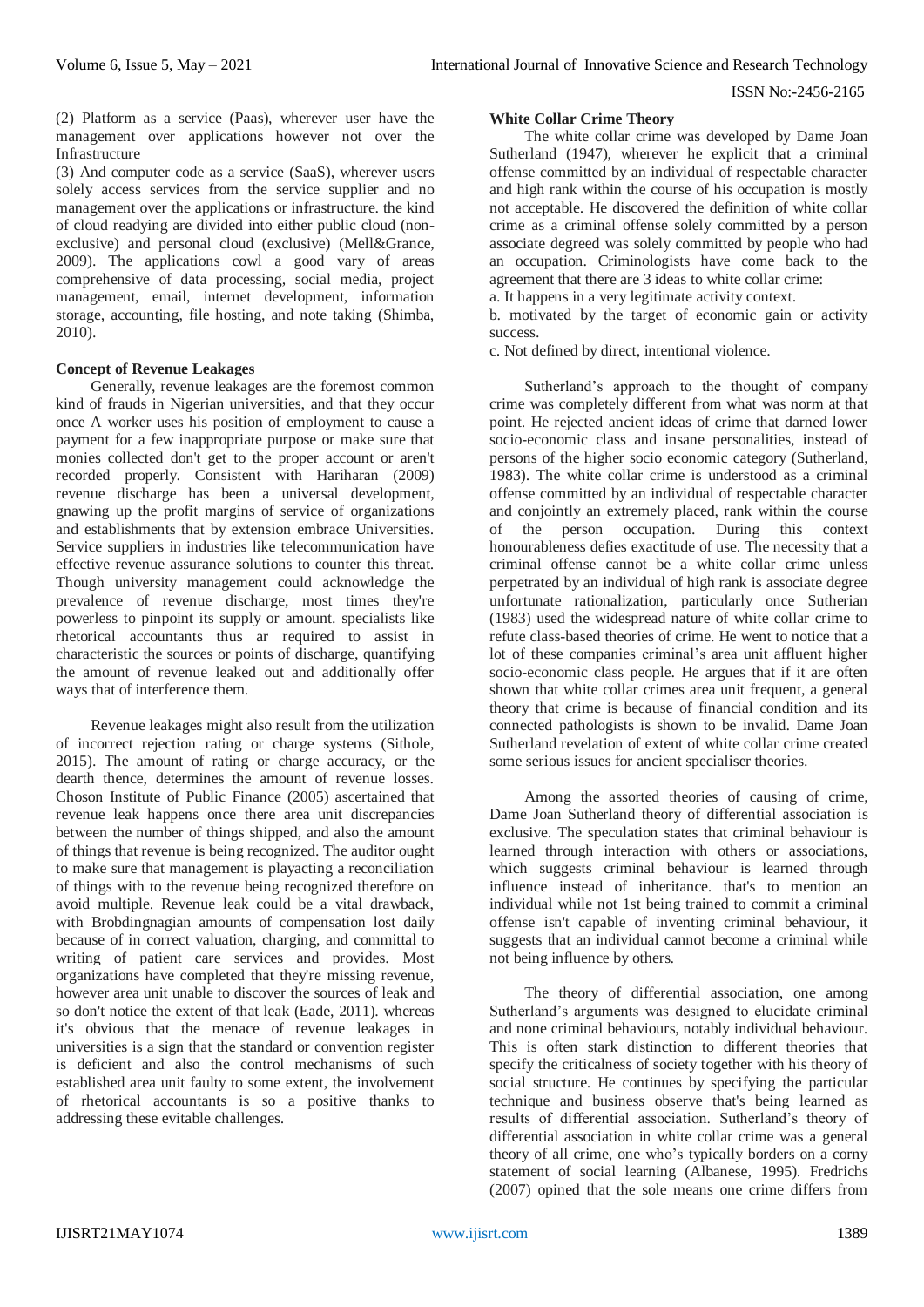another is that the background and characteristics of its perpetrators. Most white collar offender's area unit distinguished by lives of privilege, a lot of it with origins in school difference. It's calculable that majority of white collar crimes is unseen or if detected, it's not rumoured. this is often attributable to the status of the perpetrators of those crimes, which needs extremely trained and knowledgeable about examiner or investigator just like the skilled forensic accountant to forestall the incidence of such status fraud (Blessing, 2015). The forensic accountant is essential once it involves news criminal offences concerning fallacious practices in any setting.

# **III. METHODOLOGY**

This analysis work adopted the survey analysis style that is predicated on the utilization of primary knowledge. The selection of survey analysis style methodology was supported the actual fact that it's wont to observe the population of study and also the reaction of that population to a selected development. The first supply of information of this study concerned the utilization of questionnaires.

#### **Population and Sample of the Study**

The target population for this study consists of rhetorical investigators of the Economic and monetary Crime Commission (EFCC) and internal audit workers of selected Federal Universities in North east Nigeria. The explanation for the selection of the target population is that they're in a very higher position to supply the relevant data on forensic accounting techniques because it relates to preventing revenue leakages.

#### **Sample and Sampling Techniques**

A sample could be a fraction of a quest population that has been statistically elect for associate degree in-depth study and on the idea of that the findings are going to be generalized on the complete population. In decisive the sample size; wherever the population is comparatively tiny, you used the entire population as sample size (Morris 2006). The population size of 238 was used because the sample for the study. The analysis adopted the sampling techniques.

| <b>Sample Framework</b>            |     |
|------------------------------------|-----|
| Finance and accounts               | 52  |
| Internal audit                     | 38  |
| Administration                     | 75  |
| External audit/forensic Accounting | 66  |
| <b>Total</b>                       | 238 |
| Source: Field survey, 2019         |     |

# **Method of Data Analysis**

This study applied the Regression analysis. Regression analysis describes and evaluates the relationships between a specified dependent variable and one or more independent variables. One can therefore assume that regression is an appropriate statistical method in order to accept or reject the chosen hypotheses. In regression analysis, important assumptions for a valid regression is elaborated and tested in order to ensure that the final regression model is not flawed.

… (1)

# **Model Specification**

# The model is specified as follows:  $PRL_i = \beta_0 + \beta_1FAT_i + \beta_2FADAT_i + \beta_3FAIT_i + v_i$

Where:

PRL = Preventing Revenue Leakage

 $\beta_0$  = Intercept of the model

 $β<sub>1</sub>, β<sub>2</sub>, and β<sub>3</sub> are the parameters$ 

 $FAT = \text{Forensic}\text{}\text{Accounting Technology}$ 

FADAT = Forensic Accounting Data Analysis Techniques FAIT = Forensic Accounting Investigation Techniques  $v_i$  = error term

## **IV. RESULTS AND DISCUSSION**

Correlations and multiple regression in this study, correlation and multiple regression were applied to check if there area unit excessive correlations between the variables within the model. The matrix are often scanned as a preliminary search for multiple regression. To avoid multiple regression within the sample, there ought to be no substantial correlations  $(R > zero.9)$  between the predictors (Field, 2005).

|                                                              |                            | <b>PRL</b> | <b>FAT</b> | <b>FADAT</b> | <b>FAIT</b> |  |  |
|--------------------------------------------------------------|----------------------------|------------|------------|--------------|-------------|--|--|
| <b>PRL</b>                                                   | <b>Pearson Correlation</b> |            | $.583**$   | $.693**$     | $.422**$    |  |  |
|                                                              | Sig. (2-tailed)            |            | .000       | .000         | .000        |  |  |
|                                                              |                            | 221        | 221        | 221          | 221         |  |  |
| <b>FAT</b>                                                   | <b>Pearson Correlation</b> | $.583**$   |            | $.616**$     | $.453***$   |  |  |
|                                                              | Sig. (2-tailed)            | .000       |            | .000         | .000        |  |  |
|                                                              |                            | 221        | 221        | 221          | 221         |  |  |
| <b>FDAT</b>                                                  | <b>Pearson Correlation</b> | $.693***$  | $.616**$   |              | $.416**$    |  |  |
|                                                              | Sig. (2-tailed)            | .000       | .000       |              | .000        |  |  |
|                                                              |                            | 221        | 221        | 221          | 221         |  |  |
| <b>FAI</b>                                                   | <b>Pearson Correlation</b> | $.422**$   | $.453**$   | $.416**$     |             |  |  |
|                                                              | Sig. (2-tailed)            | .000       | .000       | .000         |             |  |  |
|                                                              | N                          | 221        | 221        | 221          | 221         |  |  |
| **. Correlation is significant at the 0.01 level (2-tailed). |                            |            |            |              |             |  |  |

#### **Table 1: Correlation Matrix**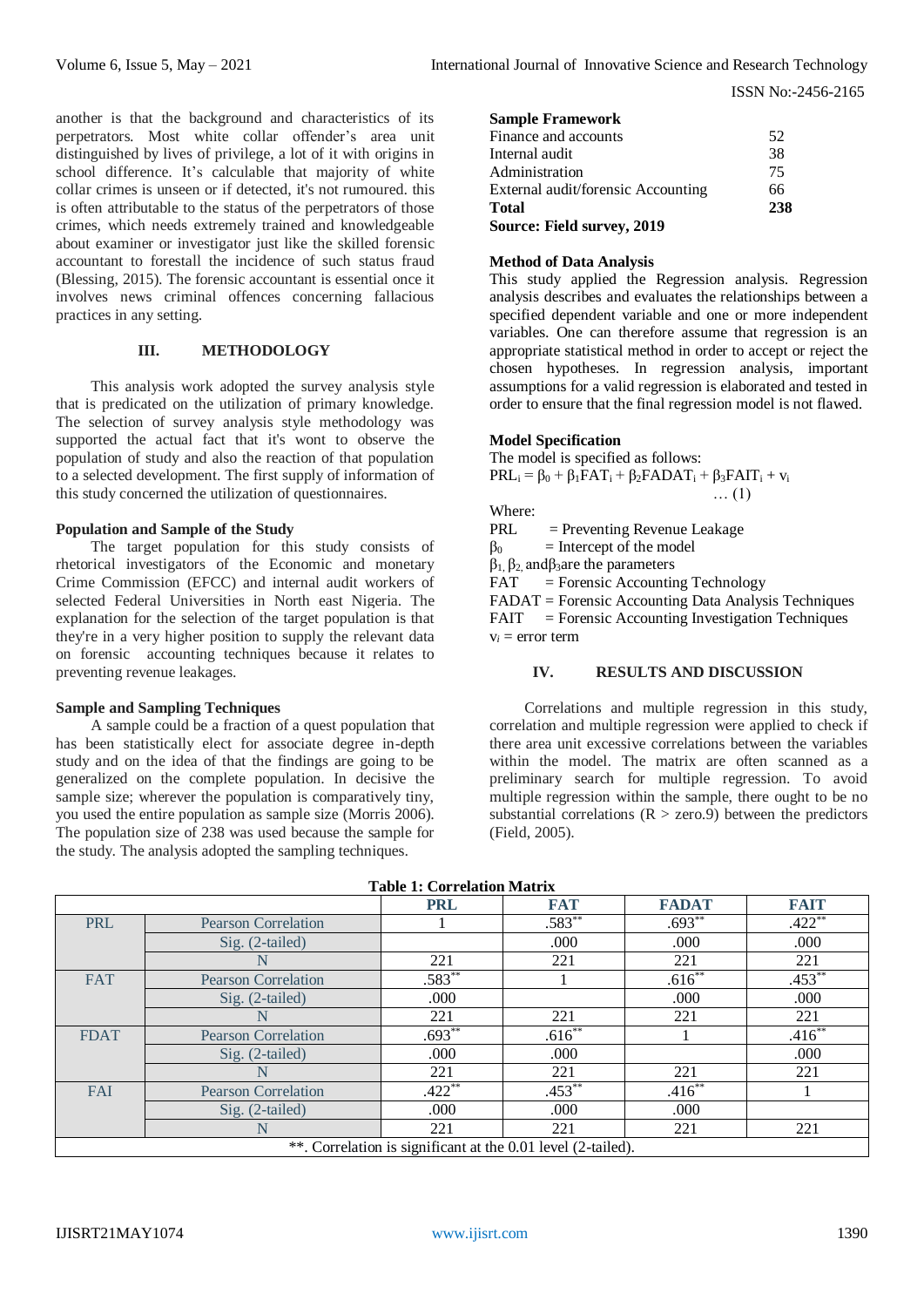The correlation result for dependent and independent variables in table 1 shows that all the variables have a positive relationship to Preventing Revenue Leakage (PRL). The result revealed that Forensic Accounting Technology (FAT), Forensic Accounting Data Analysis Techniques (FADAT) and Forensic Accounting Investigation Techniques (FAIT) correlate to Preventing Revenue Leakage (PRL) by 58.3% 69.3 and 42.2% respectively. This means that only Forensic Accounting Investigation Techniques correlated weakly to Preventing Revenue Leakage (PRL) by 42.2%.

| <b>Table 2: Multicollinearity</b> |                                |                  |       |  |  |
|-----------------------------------|--------------------------------|------------------|-------|--|--|
|                                   | <b>Collinearity Statistics</b> |                  |       |  |  |
|                                   | <b>Model</b>                   | <b>Tolerance</b> |       |  |  |
|                                   | (Constant)                     |                  |       |  |  |
|                                   | <b>FAT</b>                     | .574             | 1.742 |  |  |
|                                   | <b>FADAT</b>                   | .597             | 1.674 |  |  |
|                                   | <b>FAIT</b>                    | .765             | 1.308 |  |  |

From Table 2, the variance inflation factor (VIF) for the predictors is used to test if there is a strong linear association among them. The result of the multicollinearity shows that there is no multicollinearity among the independent variables, since the values of the VIF are all less than 4 which is the benchmark.

|  |  |  | <b>Table 3: Model Fitness test</b> |  |
|--|--|--|------------------------------------|--|
|--|--|--|------------------------------------|--|

|                                             | <b>Model</b> | <b>Sum of Squares</b> | Df  | <b>Mean Square</b> |        | Sig.              |
|---------------------------------------------|--------------|-----------------------|-----|--------------------|--------|-------------------|
|                                             | Regression   | 120.252               |     | 40.084             | 81.419 | .000 <sup>b</sup> |
|                                             | Residual     | 106.833               | 217 | .492               |        |                   |
|                                             | Total        | 227.085               | 220 |                    |        |                   |
| a. Dependent Variable: PRL                  |              |                       |     |                    |        |                   |
| b. Predictors: (Constant), FAIT, FADAT, FAT |              |                       |     |                    |        |                   |

Table 3 shows the result of the F-test. The F-statistic has a value of 81.419 and p-value of 0.000. It means that there is strong linear dependency existing among the variables and the model is a good fit statistically

|  | Table 4: Coefficient of Determination and Durbin-Watson Test |
|--|--------------------------------------------------------------|
|--|--------------------------------------------------------------|

| <b>Model</b>                                |        | <b>R</b> Square | <b>Adjusted R Square</b> | <b>Std. Error of the Estimate I</b> | <b>Durbin-Watson</b> |  |  |
|---------------------------------------------|--------|-----------------|--------------------------|-------------------------------------|----------------------|--|--|
|                                             | .70165 | 2.031           |                          |                                     |                      |  |  |
| a. Predictors: (Constant), FAIT, FADAT, FAT |        |                 |                          |                                     |                      |  |  |
| b. Dependent Variable: PRL                  |        |                 |                          |                                     |                      |  |  |

Table 4 shows the result of the summary of the correlation coefficient, *R*-Squared, adjusted R-squared standard error of estimated and the Durbin-Watson. In a multiple regression model, the R-squared shows the proportion of the total sample variation in the dependent variable that is explained by the independent variable. The coefficient of determination  $r^2=0.530$  shows a 53.0% contribution of Forensic Accounting Technology (FAT), Forensic Accounting Data Analysis Techniques (FADAT) and Forensic Accounting Investigation Techniques (FAIT) to Preventing Revenue Leakages (PRL).The result also indicated that there are no auto-correlation since the Durbin-Watson value is approximately 2.

|  | <b>Table 5: Regression Result</b> |  |
|--|-----------------------------------|--|
|--|-----------------------------------|--|

|              |              | <b>Unstandardized Coefficients</b> |                   | <b>Standardized Coefficients</b> |       |      |
|--------------|--------------|------------------------------------|-------------------|----------------------------------|-------|------|
| <b>Model</b> |              |                                    | <b>Std. Error</b> | <b>Beta</b>                      |       | Sig. |
|              | (Constant)   | .449                               | .206              |                                  | 2.179 | 030  |
|              | <b>FAT</b>   | .202                               | .057              | .217                             | 3.529 | .001 |
|              | <b>FADAT</b> | 514                                | .060              | .514                             | 8.532 | 000  |
|              | <b>FAIT</b>  | 121                                | .058              | 110                              | 2.075 | 039  |

Table five shows that Forensic accounting data Analysis Techniques (FADAT) includes a positive and important impact on Preventing Revenue Leakages (PRL). This implies that the lot of their area unit rhetorical data Analysis Techniques (FADAT), the lot of it'll result to Preventing Revenue Leakages (PRL). A tenth increase within the level of rhetorical data Analysis Techniques (FADAT) can cause a fifty one.4% increase in Preventing Revenue escape (PRL).

Forensic Accounting Technology (FAT) includes a positive and important influence on Preventing Revenue Leakages (PRL). This implies increase within the use of forensic Accounting Techniques (FAT), can cause increase within the level of Preventing Revenue escape (PRL). A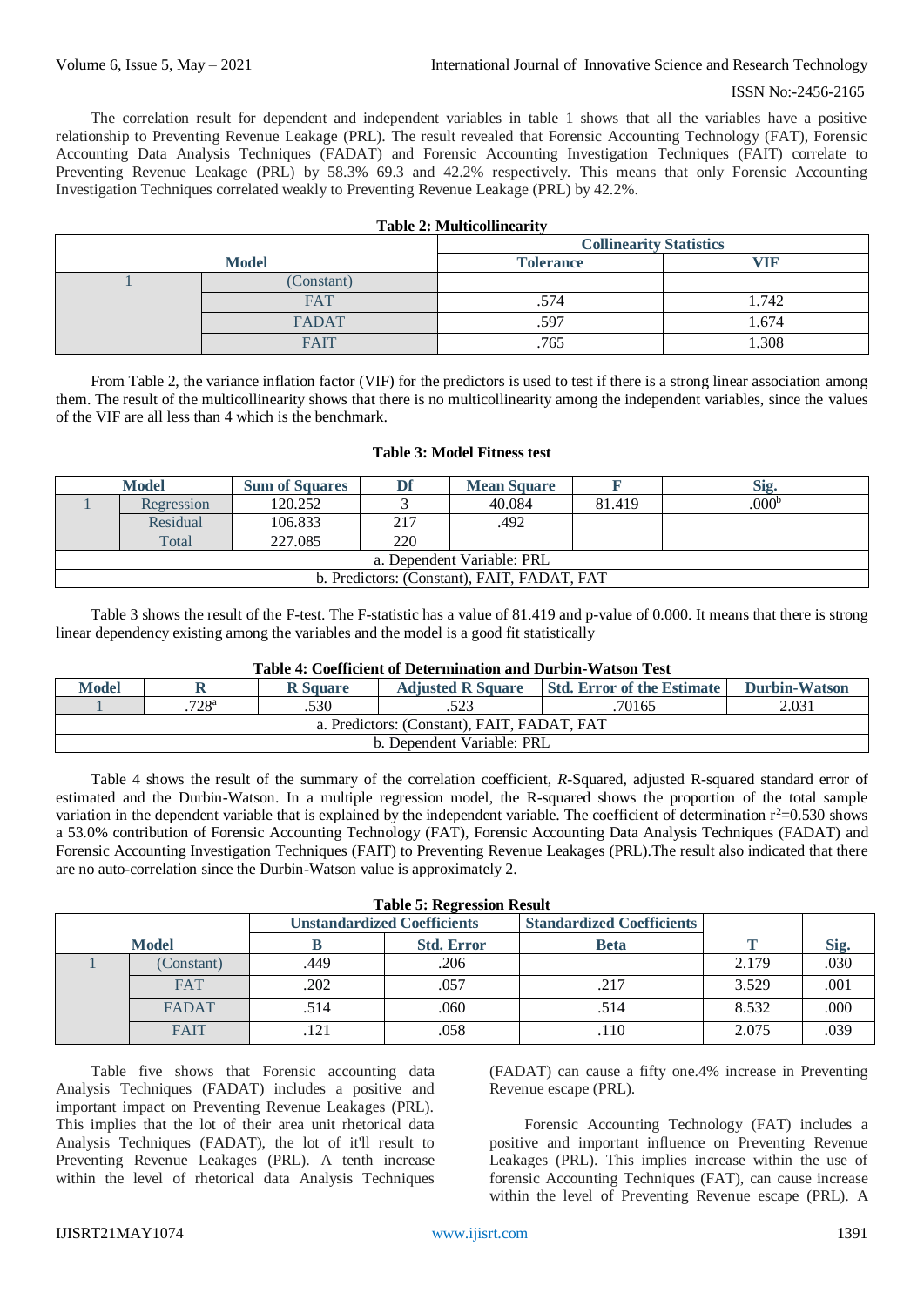tenth increase within the level of rhetorical Accounting Technology (FAT) can cause a twenty.2% increase in Preventing Revenue leakages (PRL).

The relationship between Forensic Accounting Investigation Techniques (FAIT) and Preventing Revenue escape (PRL) is positive and important with constant price of zero.121. It means Forensic Accounting Investigation Techniques (FAIT) brings concerning important increase in Preventing Revenue escape (PRL). a tenth increase within the level of Forensic Accounting Investigation Techniques (FAIT) can cause a twelve.1% increase in Preventing Revenue escape (PRL).

# **Test of Hypothesis One**

The hypothesis one is restated as follows:

Ho1: Forensic Accounting data analysis techniques cannot reveal the results of revenue leakages in Nigerian federal universities.

The results of the regression lead to Table five, shows that the p-value of forensic data Analysis Techniques (FADAT) is zero.000, the choice rule is that if the p-value is a smaller amount than the extent of significance of zero.05, the null hypothesis are rejected whereas the alternate hypothesis is accepted. However if the p-value is bigger than the extent of zero.05, settle for the null hypothesis and reject the alternate. Since the p-value (0.000) is a smaller amount than the numerous level of zero.05. The null hypothesis is so rejected final that forensic data analysis techniques do reveal the results of revenue leakages in Nigerian federal universities.

# **Test of Hypothesis Two**

The hypothesis two is restated as follows:

Ho2: Forensic accounting technology cannot stop revenue leakages in Nigerian federal universities. The results of the regression lead to Table five, shows that the p-value of Forensic Accounting Technology (FAT) is zero.001, the choice rule is that if the p-value is a smaller amount than the extent of significance of zero.05, the null hypothesis are rejected whereas the alternate hypothesis is accepted. However if the p-value is bigger than the extent of zero.05, settle for the null hypothesis and reject the alternate. Since the p-value (0.001) is a smaller amount than the numerous level of zero.05. The null hypothesis is so rejected, final that forensic accounting technology do facilitate in preventing revenue leakages in Nigerian federal universities.

# **Test of Hypothesis Three**

The hypothesis three is restated as follows:

Ho3: Forensic accounting investigation techniques cannot facilitate in preventing revenue leakages in Nigerian federal universities. The results of the regression lead to Table five, shows that the p-value of Forensic Accounting Investigation Techniques (FAIT) is zero.039, the choice rule is that if the p-value is a smaller amount than the extent of significance of zero.05, the null hypothesis are rejected whereas the alternate hypothesis is accepted. However if the p-value is bigger than the extent of zero.05, settle for the null hypothesis and reject the alternate. Since the p-value (0.000)

is a smaller amount than the numerous level of zero.05. The null hypothesis is rejected final that forensic accounting investigation techniques will facilitate in preventing revenue leakages in Nigerian federal universities.

#### **V. CONCLUSION AND RECOMMENDATION**

In this study, empirical analysis was conducted to work out the impact of forensic accounting techniques in preventing revenue leakages in Nigerian Federal Universities. supported the findings of the analysis conclusion area unit drawn with specific regard to the Nigerian Federal Universities: that the applying of forensic accounting data analysis techniques by forensic consultants can facilitate within the interference of revenue leakages in Nigerian Federal Universities; that the applying of forensic accounting technology will forestall revenue leakages within the Nigerian Federal Universities; which forensic accounting investigation techniques also will facilitate in preventing revenue leakages in Nigerian Federal Universities.

## **RECOMMENDATIONS**

The following recommendations area unit created supported the findings of this study:

- i. Forensic accounting data analysis techniques are unit digital techniques use to look at structured data with regards to money crime. It helps to get and analyse patterns of dishonourable activities. Therefore, it's suggested that forensic accounting data analysis techniques ought to use within the Nigerian Federal Universities to assist checked revenue leakages within the system. Relevant regulative authorities will facilitate to make sure that this can be done.
- ii. The study suggested that forensic accounting technology ought to be deployed and applied in Nigerian Federal Universities to forestall revenue leakages. This can be as a result of forensic accounting technological tools that discovered to be terribly effective in detection of any dishonourable activities as a result of digital info. Conjointly it permits the forensic accountants to go looking for documents' key words and kind documents by date ranges mistreatment laptop. Nigerian Federal Universities will acquire or develop these types of digital tools that have found to be useful to find economic and money crimes.
- iii. The study suggested that forensic accounting investigation techniques will be used frequently wherever necessary to curb revenue leakages in Nigerian Federal Universities.

## **REFERENCES**

- [1]. Adederi, T. O. (2016*). Relationship between forensic accountant's competencies and audit expectation gap: Evidence from Nigerian deposit money banks.* (Unpublished Ph.D Thesis) Jomo Kenyatta University of Agriculture and Technology.
- [2]. Aduwo, O. O. (2016). The role of forensic accounting in combating the menace of Corporate Failure.*International Journal of Economics,*